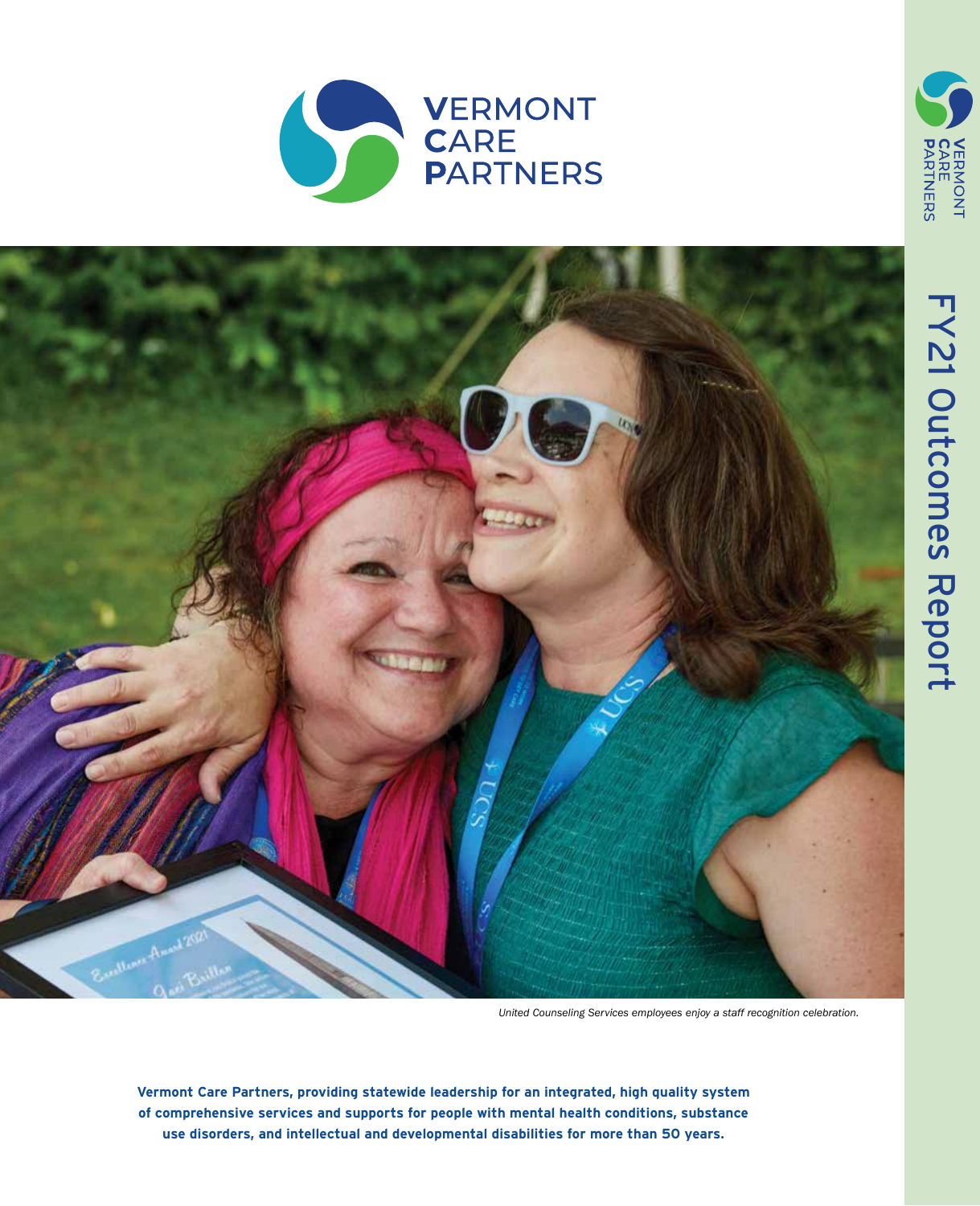



**NNONT** 

スロカ

*Rutland County Mental Health Services Emergency Services clinicians share information about Zero Suicide at the Rutland Out of the Darkness Walk to Fight Suicide.* 

**Vermont Care Partners (VCP)** is a statewide network of sixteen non-profit community-based agencies providing mental health, substance use disorder, and intellectual and developmental services and supports. These services and supports are person- and family-centered, and are provided where people live, work, learn and grow, regardless of income or insurance.

Vermont Care Partners believes that Vermonters have a fundamental right to live in healthy and safe communities with access to locally provided health and support services. VCP's mission is to provide statewide leadership for an integrated, high quality system of comprehensive services and supports. Network agencies provide these services and supports, coordinating with other community providers as needed so that Vermonters thrive in their homes, schools, communities and places of employment.

Vermont Care Partners and network agencies advocate for policies that promote this important work and are fully invested in state payment reform efforts to improve population health. Throughout the COVID-19 pandemic, agencies continue to actively reach people through virtual services including telehealth, telephone-based services, and pivoting and restructuring programs so that services and supports are provided safely despite an unprecedented workforce crisis. Responsiveness and the ability to creatively and effectively approach complex problems is a hallmark VCP quality. By supporting Vermont's most vulnerable people, the VCP network contributes to the triple aim of improving overall health, controlling the cost of health care, and promoting access to quality care.



*Northwestern Counseling & Support Services collaborates with The Notch Health Center to vaccinate clients.*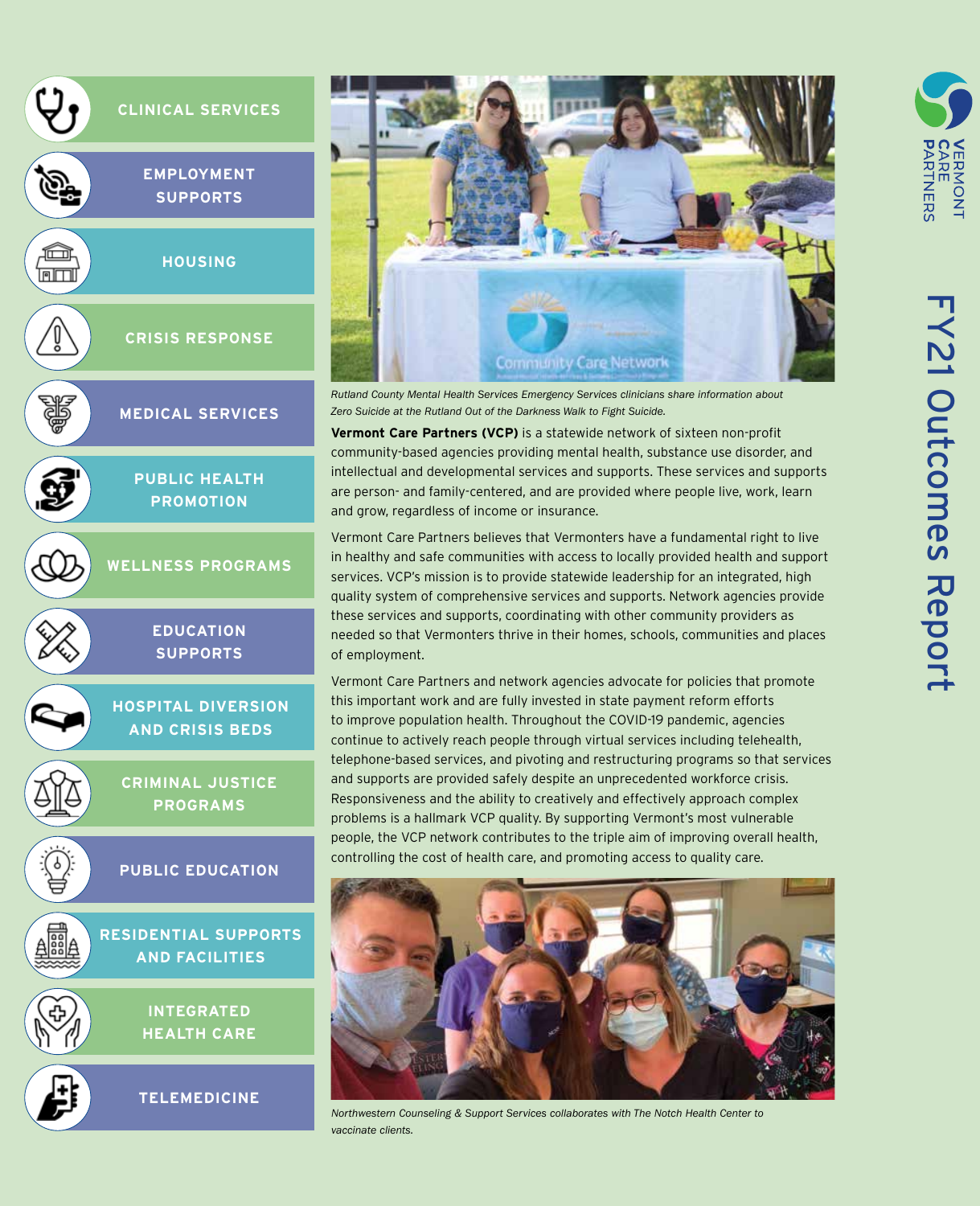## Vermont Care Partners network agencies continue to provide critical and effective services and supports throughout the COVID-19 pandemic

- • Continued broad implementation of telehealth and other remote services to promote access to services
- Leadership tirelessly dedicated to supporting communities through the pandemic
- Active outreach to all people supported by agencies to ensure health and safety including medication delivery to the most vulnerable
- Supports to residential and diversion programs to keep the doors open and services intact, including redeployment of staff to residential programs from other agency programs
- Creative housing programs, including a tiny homes project and peer supported housing
- Transitional living program staffed by persons with lived experience
- Adaptation of evidenced based approaches to support children and adults, including Parent Child Interaction Therapy and the Collaborative Network Approach
- Continued support to people recovering from opioid addiction by creating access to medication assisted treatment to people who tested positive for COVID-19
- Management of COVID Support VT, the State of Vermont's FEMA crisis counseling grant that has been called the "gold standard" for the FEMA Crisis Counseling Program
- Warm lines to support parents who were struggling at home with their children during shut down
- • Virtual and socially-distanced activity and wellness groups
- Provision of computers in primary care offices to promote access to services through telehealth
- Food delivery to promote nutrition and good health



*Brook Bury from Northeast Kingdom Human Services earns Emerging HR Professional of the Year Award.*

## Network staff are critical!

Network agencies employed over 5,000 employees including essential workers who provide direct services, clinicians, and administrative and leadership positions to provide high quality services and supports.

The network is in crisis because of an unprecedented workforce shortage with an average vacancy rate of 31%. The vacancy rate is highest in programs supporting one of the more vulnerable populations, people with intellectual and developmental disabilities.

Without our staff, people in your community go without services and supports, which results in their conditions becoming more acute, leading to increased demands upon an already stressed emergency system.



*Hasan and Greg relax after completing the Champlain Voices, "Walk, Run, Roll-athon" they helped organize at Ft. Ethan Allen in Colchester.* 

## Never have our services been needed more or stretched more than during COVID-19

The COVID-19 pandemic has led to increases in

- anxiety and depression
- • suicidal ideation
- substance misuse and overdoses
- food insecurity and eating disorders
- • social isolation and loneliness
- student behavioral and emotional challenges
- job disruptions

With growing demand, workforce challenges impeded access to services and supports

- • FY21 staff turnover rate of 31%
- • Direct service staff vacancies rose to historic levels
- Hundreds of Vermonters waited up to three months to access mental health services
- Hundreds of children and youth waited up to six months for mental health services
- Over 100 students waited for school-based services for up to six months
- Adults waited for residential mental health supports up to one year
- People with I/DD waited for shared living providers up to one year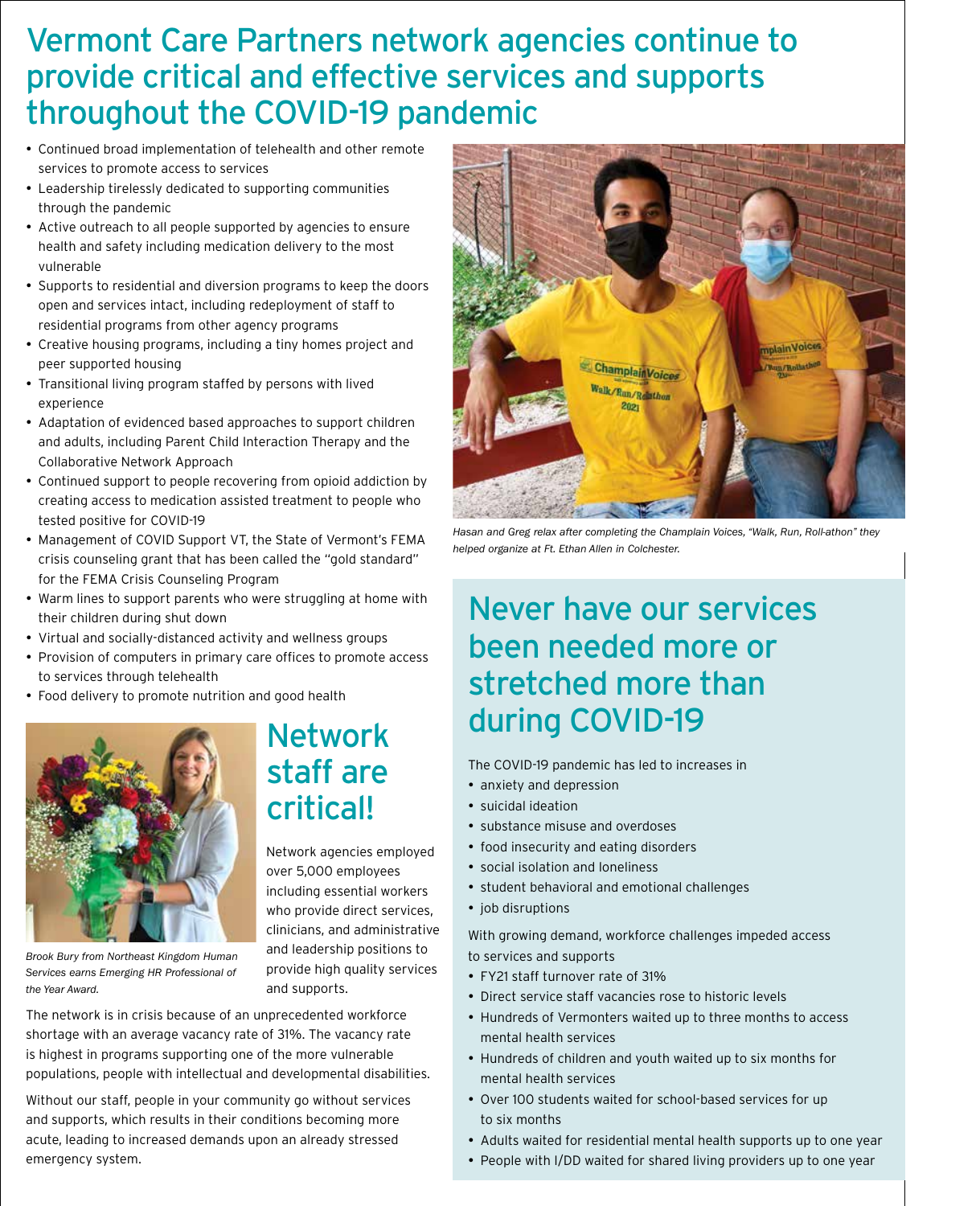## In FY21, network programs made a positive impact upon people and communities

### **People are working**

- Network programs supported people's meaningful employment at rates higher than the national average
- 28% of people served with significant mental illness are employed
- Network agencies provide employment support services to promote engagement in ongoing employment for people with developmental disabilities

### **People are learning and attending school**

- Success Beyond Six programs, based in community public schools, provide access to immediate supports for children, youth and their families
- For children and youth with significant needs, network agencies operated independent therapeutic schools with integrated treatment components
- • Persons with intellectual and developmental disabilities are supported in higher education programs that result in higher employment rates upon graduation

### **People are housed**

• Network agencies worked closely with community programs to find and support stable housing, including collaborating with shared living providers



*Washington County Mental Health Services tiny home project.*

- Residential options were provided for the most vulnerable populations, including adults and youth with significant mental health conditions
- Less than 3% of people supported by agencies were homeless or living in a shelter

# People supported through public safety programming and supports • 121 people with developmental and safety funds **People have support in**

- • Agencies provided disaster response and post-vention supports to over 180 people who experienced challenging events in their families, schools or community due to untimely deaths and suicide
- Disaster response was provided at no cost, immediately, and directly to those in need
- • COVID Support VT promoting wellness

and coping for those who are struggling due to COVID-19 pandemic, including first responders and essential workers

- 435 people supported in interactive workshops
- 1,624 people supported through warm line providing coping strategies and referrals



- • All network agencies worked creatively to provide services by telehealth and phone to engage people in services and supports
- 79% found the services provided during COVID-19 pandemic helpful
- 61% found the video and phone options as effective as meeting in person

## **People feel better**

• 82% of people tell us that their quality of life improved as a result of the services and supports they received

## **Communities are safe**

• Mobile crisis in all network agencies worked closely with first responders to support people experiencing mental health crisis



*Enjoying summer at Health Care and Rehabilitation Services Kindle Farm School.*



*Thanksgiving meals prepared by the Washington County Mental Health Services Sunrise Center.*



*United Counseling Services Worksite Wellness Program container gardening workshop for staff.*

- funds were provided with high quality
	- intellectual disabilities were supported safety in the community through public

# **unprecedented times**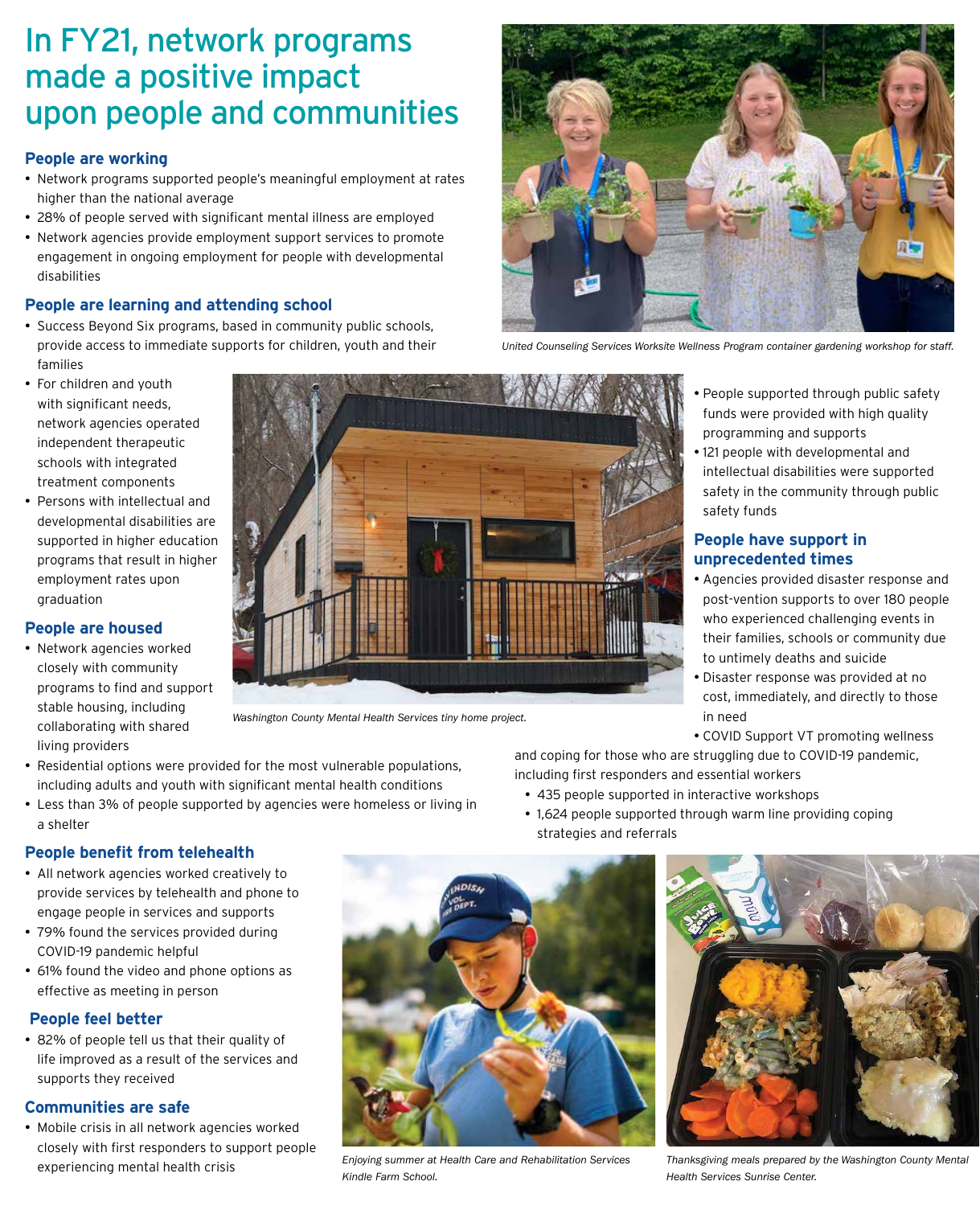## In FY21, network agencies provided high quality services, when and where they were needed

People who are able to access the services they need to recover more quickly from mental health conditions and substance use disorders and require less hospitalization or institutionalized care.

Overall, more people in Vermont were supported in the community mental health system (39:1000) compared to the national rate (23:1,000). As a result, people used higher levels of care, such as psychiatric hospitalizations, less frequently than the national average.

People with intellectual and developmental disabilities were supported in their communities and in their homes, rarely requiring psychiatric hospitalization placements.

### **Agencies work hard to respond to inquiries quickly and provide ongoing supports and services**

- In the last quarter of FY21, 67% of people who called for mental health outpatient services were seen within 5 days, and 64% were seen again within 14 days of their initial assessment
- 99% of care inquiries for Developmental Services were responded to within 48 hours
- Emergency mental health assessments are available 24/7 for people experiencing a mental health crisis. Many received optional follow-up care (42% within 24 hours and 64% within 7 days) from VCP network agency emergency services programs decreasing their likelihood to require hospitalization or to die by suicide.



*Taekwondo KICKS at Counseling Service of Addison County.*



*Finger painting at United Counseling Services Head Start program.*

#### **People tell us**

- The services were provided by respectful staff (95%), were the right services (90%), the needed services (90%), and that the services they received made a difference (88%)
- They report that front office staff were welcoming and that they were grateful for the continued efforts on the part of agencies and staff to support them creatively through the pandemic. And, for some, their experiences with VCP network agencies were the best they have had in healthcare.

### **Services are provided where people live, work, learn and play**

- Primary care and integrated care settings: VCP network agency staff were integrated into 23 primary care and health care settings in Vermont
- Public schools: 60% of schools in VCP network agency catchment areas benefited from co-located agency supports. 10% of all services provided across the VCP network were provided in schools
- VCP network agency locations: Over 50% of services were provided at a VCP network agency facility, with an additional 13% provided via telemedicine



*Lake Champlain Waldorf School student Bevin Dean creates and donates journals to Howard Center for use by clients for personal growth and development as part of the therapeutic process.*